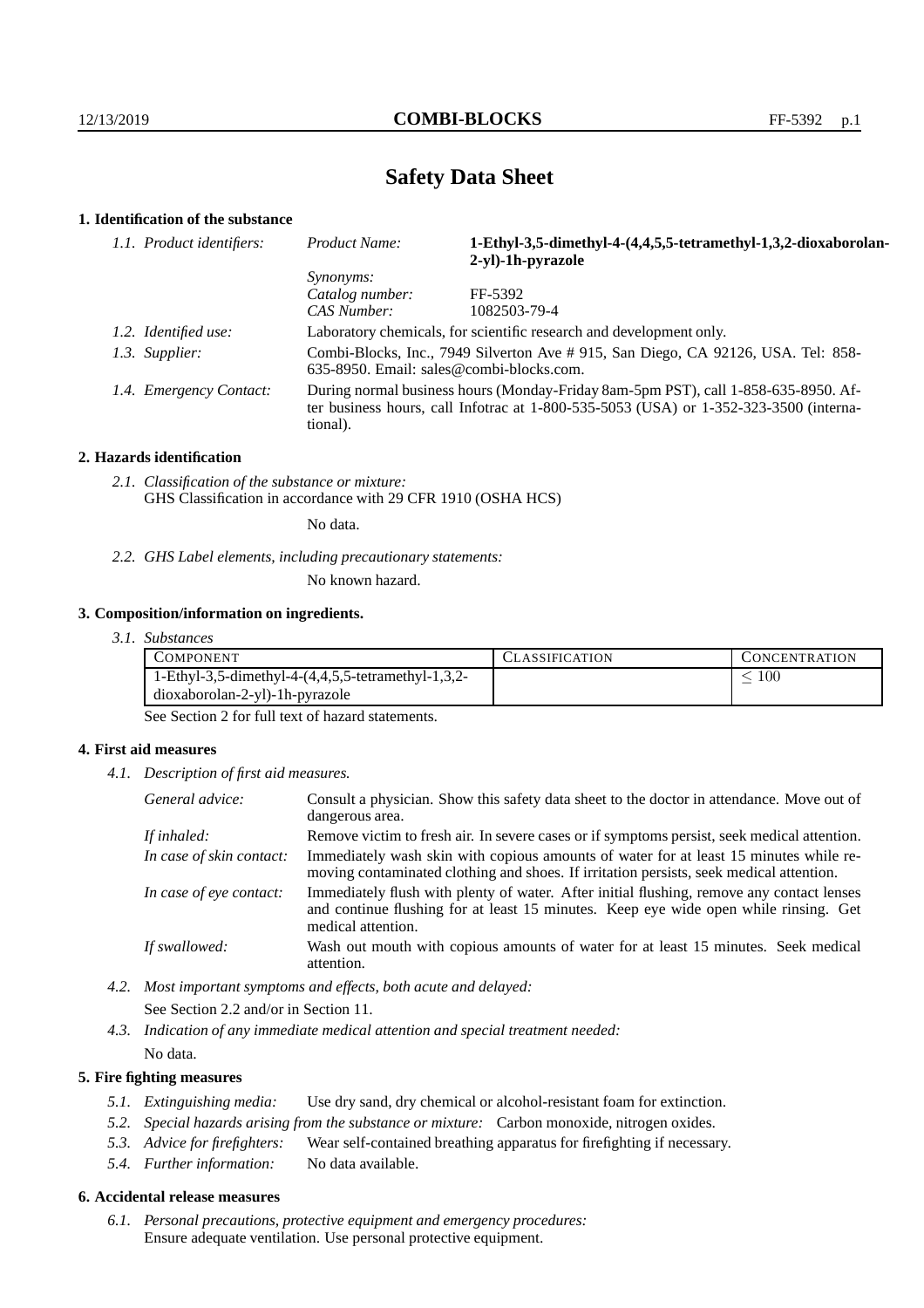|                                                                                                               | 6.2. Environmental precautions:                                                                                                                                                                                                                                    |                                                                                                                                                                                                                                                                                                                        |  |
|---------------------------------------------------------------------------------------------------------------|--------------------------------------------------------------------------------------------------------------------------------------------------------------------------------------------------------------------------------------------------------------------|------------------------------------------------------------------------------------------------------------------------------------------------------------------------------------------------------------------------------------------------------------------------------------------------------------------------|--|
|                                                                                                               |                                                                                                                                                                                                                                                                    | Should not be released into the environment. See Section 12 for additional ecological information.                                                                                                                                                                                                                     |  |
|                                                                                                               | 6.3. Methods and materials for containment and cleaning up:                                                                                                                                                                                                        |                                                                                                                                                                                                                                                                                                                        |  |
|                                                                                                               | Sweep up or vacuum up spillage and collect in suitable container for disposal.                                                                                                                                                                                     |                                                                                                                                                                                                                                                                                                                        |  |
|                                                                                                               | 6.4. Reference to other sections:                                                                                                                                                                                                                                  |                                                                                                                                                                                                                                                                                                                        |  |
|                                                                                                               | Refer to protective measures listed in Sections 8 and 13.                                                                                                                                                                                                          |                                                                                                                                                                                                                                                                                                                        |  |
|                                                                                                               | 7. Handling and storage                                                                                                                                                                                                                                            |                                                                                                                                                                                                                                                                                                                        |  |
|                                                                                                               | 7.1. Precautions for safe handling: Avoid contact with skin and eyes. Avoid inhalation of vapour or mist. Keep away<br>from sources of ignition - No smoking. Take measures to prevent the build up of electro-<br>static charge. For precautions see section 2.2. |                                                                                                                                                                                                                                                                                                                        |  |
|                                                                                                               |                                                                                                                                                                                                                                                                    | 7.2. Conditions for safe storage, including any incompatibilities: Keep container tightly closed in a dry and well-ventilated<br>place. Containers which are opened must be carefully resealed and kept upright to prevent<br>leakage.                                                                                 |  |
|                                                                                                               | 7.3. Specific end use(s):                                                                                                                                                                                                                                          | Laboratory chemicals, for scientific research and development only.                                                                                                                                                                                                                                                    |  |
|                                                                                                               | 8. Exposure Controls / Personal protection                                                                                                                                                                                                                         |                                                                                                                                                                                                                                                                                                                        |  |
|                                                                                                               | 8.1. Control parameters:                                                                                                                                                                                                                                           |                                                                                                                                                                                                                                                                                                                        |  |
| Components with workplace control parameters: Contains no substances with occupational exposure limit values. |                                                                                                                                                                                                                                                                    |                                                                                                                                                                                                                                                                                                                        |  |
|                                                                                                               | 8.2. Exposure controls:                                                                                                                                                                                                                                            |                                                                                                                                                                                                                                                                                                                        |  |
|                                                                                                               |                                                                                                                                                                                                                                                                    | Appropriate engineering controls: Ensure that eyewash stations and safety showers are close to the workstation<br>location. Ensure adequate ventilation, especially in confined areas.                                                                                                                                 |  |
|                                                                                                               | Personal protective equipment:                                                                                                                                                                                                                                     |                                                                                                                                                                                                                                                                                                                        |  |
|                                                                                                               | Eye/face protection:                                                                                                                                                                                                                                               | Wear appropriate protective eyeglasses or chemical safety goggles as described by OSHA's<br>eye and face protection regulations in 29 CFR 1910.133 or European Standard EN166.                                                                                                                                         |  |
|                                                                                                               | Skin protection:                                                                                                                                                                                                                                                   | Handle with gloves. Gloves must be inspected prior to use. Use proper glove removal<br>technique (without touching glove's outer surface) to avoid skin contact with this product.<br>Dispose of contaminated gloves after use in accordance with applicable laws and good<br>laboratory practices. Wash and dry hands |  |
|                                                                                                               | <b>Body Protection:</b>                                                                                                                                                                                                                                            | Complete suit protecting against chemicals, Flame retardant antistatic protective clothing.,<br>The type of protective equipment must be selected according to the concentration and<br>amount of the dangerous substance at the specific workplace.                                                                   |  |
|                                                                                                               | Respiratory protection:                                                                                                                                                                                                                                            |                                                                                                                                                                                                                                                                                                                        |  |
|                                                                                                               |                                                                                                                                                                                                                                                                    |                                                                                                                                                                                                                                                                                                                        |  |

Control of environmental exposure: Prevent further leakage or spillage if safe to do so. Do not let product enter drains.

# **9. Physical and chemical properties**

*9.1. Information on basic physical and chemical properties*

| (a)      | Appearance:                                   | No data  |
|----------|-----------------------------------------------|----------|
| (b)      | Odour:                                        | No data  |
| (c)      | Odour Threshold:                              | No data  |
| (d)      | pH:                                           | No data  |
| (e)      | Melting point/freezing point:                 | No date. |
| (f)      | Initial boiling point and boiling range:      | No data  |
| (g)      | Flash point:                                  | No data  |
| (h)      | Evaporatoin rate:                             | No data  |
| (i)      | Flammability (solid, gas):                    | No data  |
| (j)      | Upper/lower flammability or explosive limits: | No data  |
| $\rm(k)$ | Vapour pressure:                              | No data  |
| (1)      | Vapour density:                               | No data  |
| (m)      | Relative density:                             | No data  |
| (n)      | Water solubility:                             | No data  |
| (0)      | Partition coefficient: n-octanol/water:       | No data  |
| (p)      | Auto-ignition:                                | No data  |
| (q)      | Decomposition temperature:                    | No data  |
| (r)      | Viscosity:                                    | No data  |
| (s)      | Explosive properties:                         | No data  |
| (t)      | Oxidizing properties:                         | No data  |